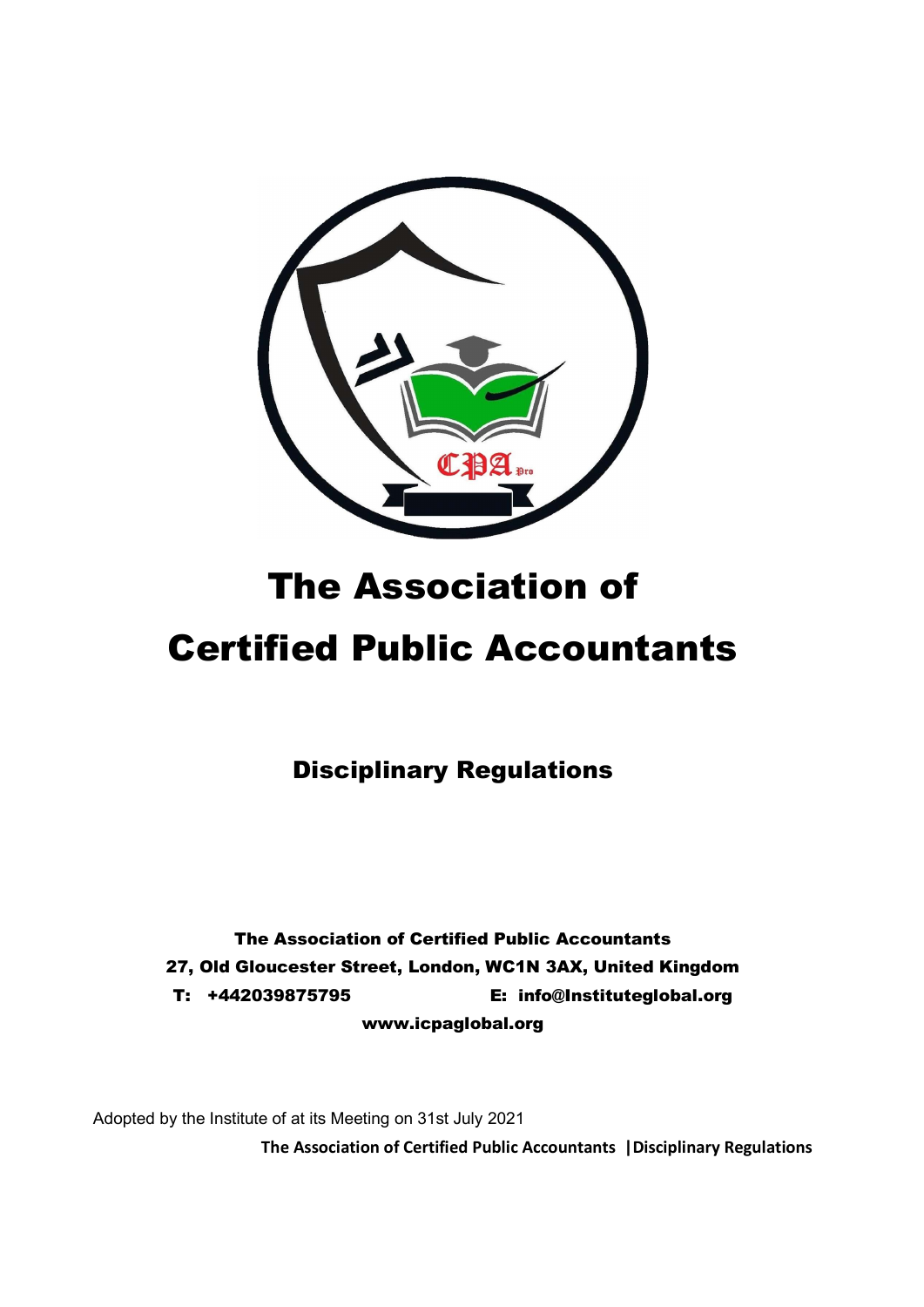# The Disciplinary Committees

The Board of the Institute shall delegate its powers of disciplinary action against any Member (as defined in section below) for any breach of the Institute's regulations to three Central Council member sub committees:

# The Investigations Committee

The Disciplinary Director

# The Appeal Committee

Collectively these committees may be described as the "Disciplinary Committees".

The Disciplinary Committees shall operate independently from board, and no current Member of the board shall be appointed to the Disciplinary Committees. Except CEO, as coordinating officer. All together shall not exceed 5 Members

The Institute reserves the right to proceed with a disciplinary referral, notwithstanding the withdrawal of an official complaint, if there is a prima facie matter which the Director of Disciplinary and Professional Standards believes should be considered.

If, at any time after an allegation has been received, or after a complaint has been put to a Member, circumstances arise which in the opinion of the Director of Disciplinary and Professional Standards make it clearly inappropriate to proceed, the case may be closed after consultation between the Director of Disciplinary and Professional Standards and the Chair of the Disciplinary Committee concerned. Such circumstances would include, but are not limited to, the death or extreme ill-health of the Member concerned.

# Lay Members

A lay Member shall be a person who is not and has never been a Member of the Institute or its staff, but may include an accountant qualified by another professional body.

# Reimbursement of Committee Members

All of those appointed to serve on the Disciplinary Committees shall be entitled to reimbursement of reasonable out of pocket expenses and remuneration at a daily rate to be agreed from time to time for attending the hearings.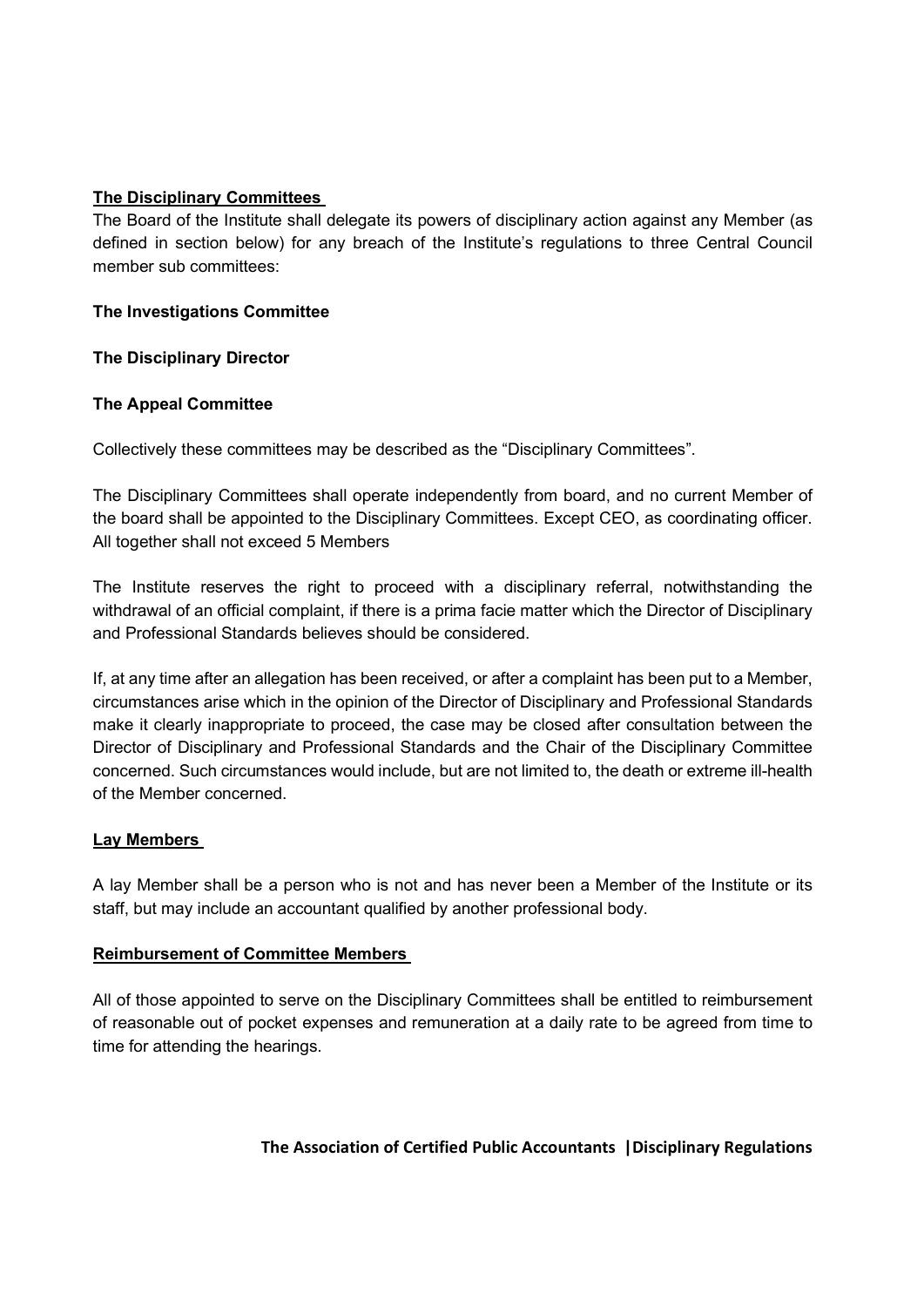### General Provisions

No Institute Member or lay person may be a Member at the same time of more than one of the Disciplinary Committees. No Member may sit on an Appeal Committee if they were previously involved with the disciplinary process of the same case.

The Chairs, Institute Members and lay Members of all Disciplinary Committees will be required to submit a List of Interests to the Director of Disciplinary Standards on appointment and annually thereafter.

Any person known to, or connected with, either the Member about whom a complaint has been received or the person making the complaint, shall declare an interest and it is then for the Chair of the Committee to determine whether it is appropriate for such person to sit on the Committee for that particular case.

Committees dealing with disciplinary matters shall be formed from a list of individuals who meet pre-agreed objective criteria and who are selected jointly by the Director of Disciplinary and Professional Standards and the Chief Executive Officer, subject to ratification by the Institute's Central Council.

Object Clause of Memorandum and Articles & Various other Clauses in the Institute's Regulations sets out the circumstances when a Member may be liable to disciplinary action, and also sets out the principles of the disciplinary process.

Where a practising Member fails to renew their practising certificate but evidence shows that they have continued to practice, regulations provide that they shall be expelled from Membership. Central Council has delegated this decision to the Director of Disciplinary and Professional Standards. Such cases will not be reported to the Disciplinary Committee.

However, such Members shall not, on the first occurrence, be treated as having been disciplined if they respond within fourteen working days, and may ask to be re-instated to Membership on application and payment of a re-instatement fee in addition to any other fees owed, provided that they also then satisfy the conditions for award of the practising certificate. Any subsequent failure by the Member to renew their practising certificate will necessitate the Member being referred under these Disciplinary Regulations to the Investigations Committee to consider misconduct.

#### Issuing of Interlocutory Directions

The Director of Disciplinary and Professional Standards will have discretion to issue Interlocutory Directions (at any stage prior to the hearing) as guidance to the Parties to the Proceedings and any other Interested Party, for the efficient and equitable progress of the case.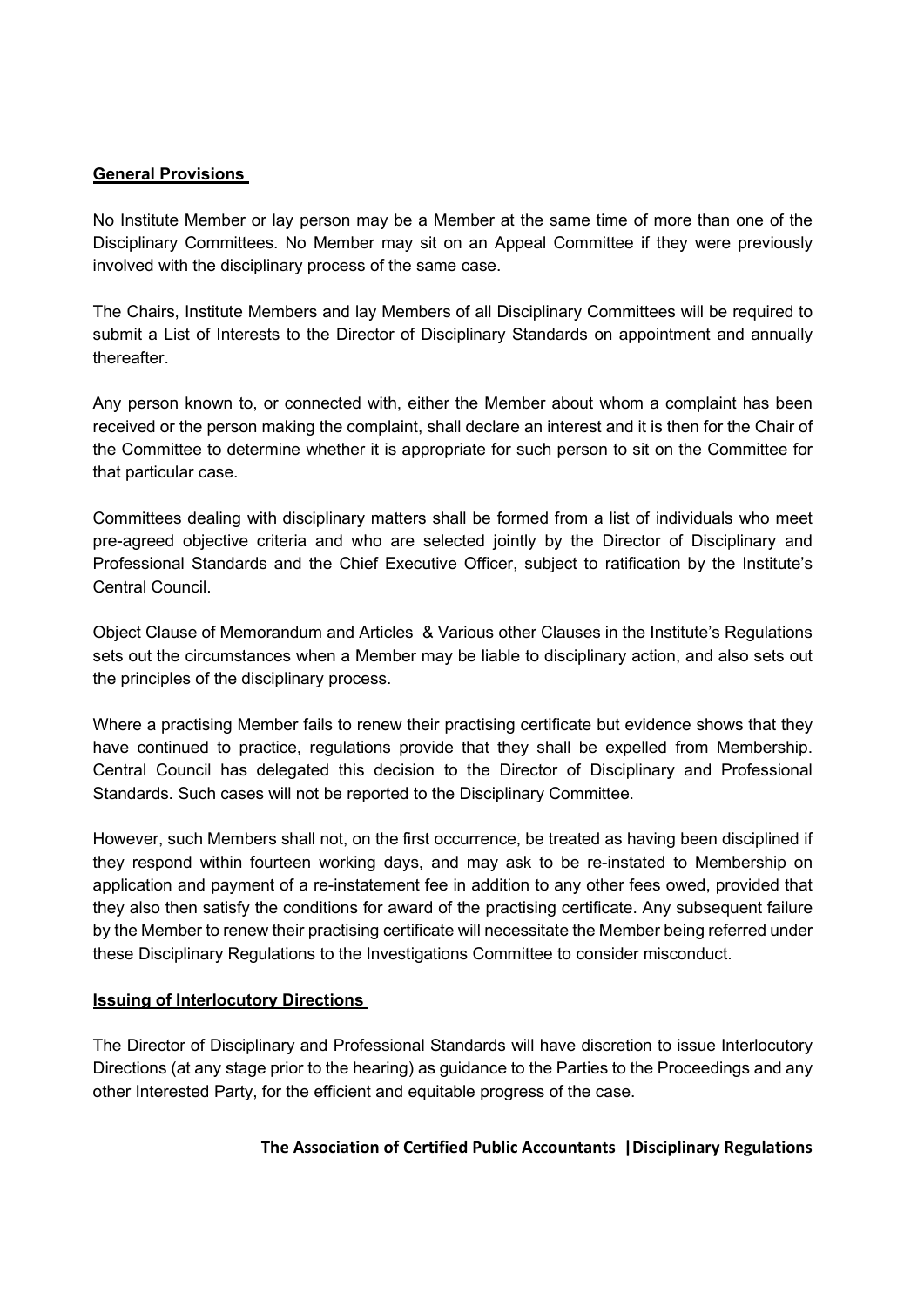# The Disciplinary Committees

# The Investigations Committee

The Investigations Committee shall consist of a Lay Chair who is legally qualified, an additional Lay person and a Member of the Institute (in the grade of Associate or Fellow or Academic). The quorum shall be 3. There may be a majority decision.

The purpose of the Investigations Committee is to investigate the alleged breach by the Member (as defined below) of Regulations of the Institute Regulations and determine if there appears to be a case to answer with consequent liability to disciplinary action.

The Investigations Committee will receive evidence and submissions in each case referred

From the Regulation Manager (Director Discipline), the Member having been given no less than 21 working days in which to respond.

If the Investigations Committee is of the opinion that there is prima facie evidence that facts or may warrant a more severe penalty than the Investigations Committee is empowered to impose, then it the last notified address of the Member within 14 working days of the decision setting out a summary of the facts and circumstances to be considered by the Disciplinary Committee.

Where the Investigations Committee is of the opinion that there is sufficient evidence that

facts or circumstances have occurred or arisen which constitute a breach of Regulations but do not warrant a more severe penalty than the Investigations Committee is empowered to impose, and, in addition, the Investigations Committee considers that a referral to the Disciplinary Committee is not otherwise appropriate (for example, as a matter of general application or interest), the Investigations Committee may impose by way of a "consent order" one or more of the following sanctions if the Member so consents:

# a. Entry on Record

# b. Reprimand

In considering what sanction to offer by way of a consent order upon the Member, the Investigations Committee shall have regard to any previous breaches of Regulations , and any facts, admissions and decisions relating to any current Entry on Record against the Member. The Committee may offer a consent order in respect of the matter under consideration, and/or may combine it with other disciplinary matters relating to the Member. The Investigations Committee has the authority to keep consent order decisions confidential.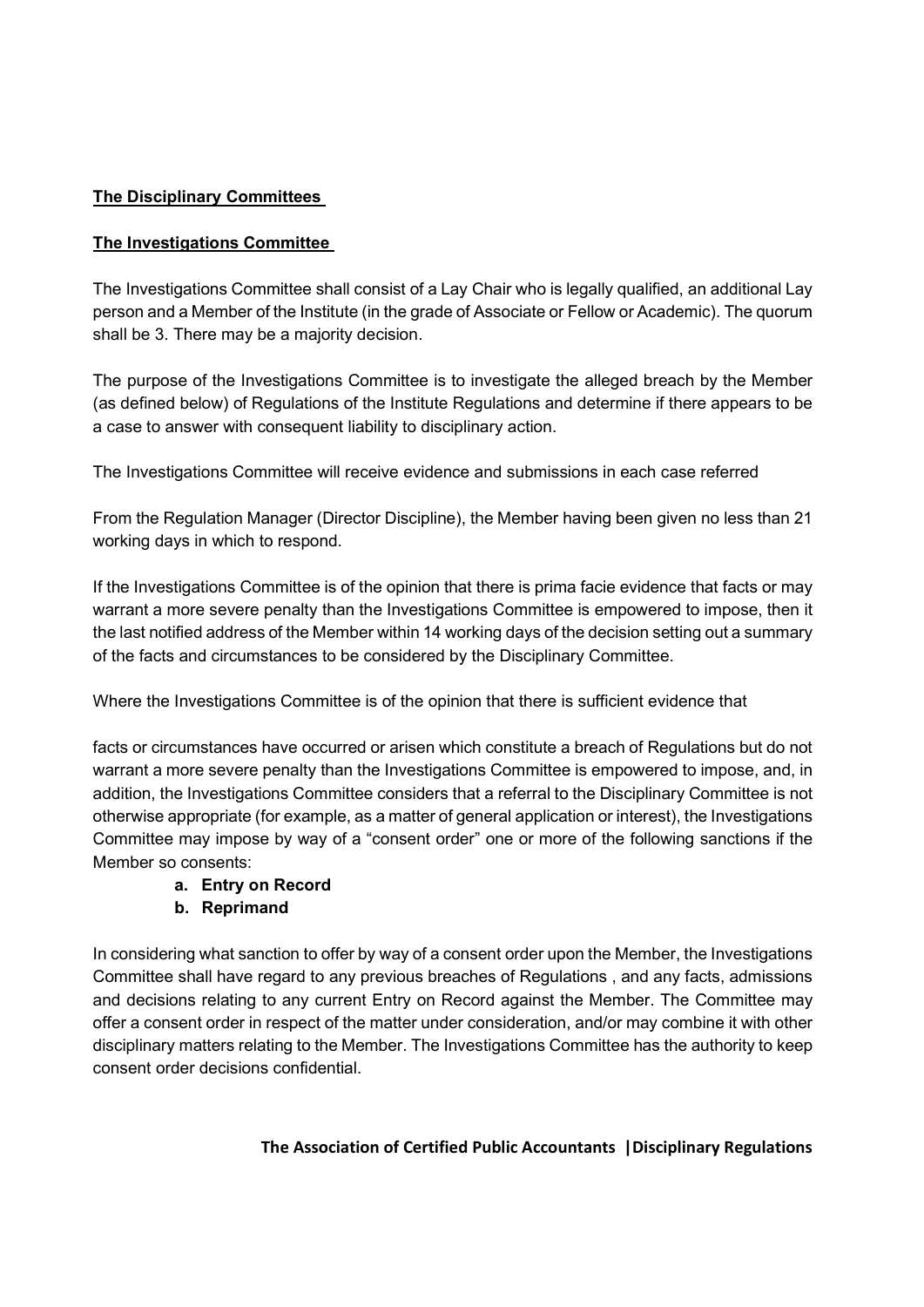If the Member or Student concerned does not accept in writing within 21 working days a consent order when offered by the Investigations Committee, the Case must automatically be referred to the Disciplinary Committee.

Where the Investigations Committee is of the opinion that there is no sufficient evidence that fact or circumstances have occurred or arisen which constitute a the breach of the said regulations the Investigations Committee shall dismiss the case against the Member. In this event, no further action will be taken and there will be no record made against the Member's name.

#### The Disciplinary Directorate

The Disciplinary Board shall consist of a Lay Chair who is legally qualified, an additional Lay person and an appropriately qualified Member of the Institute (in the grade of Associate or Fellow or Academic). The quorum shall be 3. There may be a majority decision.

The terms of reference of the Disciplinary Committee shall be to consider those matters in respect of a Member (as defined in below) referred to the Disciplinary Committee by the Investigations **Committee.** 

Complaints which arise from the conviction of a Member in a court of law shall always be referred in the first instance to the Director of Disciplinary and Professional Standards who may direct the case to the Disciplinary Committee without preliminary consideration by the Investigations Committee. A prima facie case will be presumed to exist.

The Member will be informed (by Special Delivery sent to the last notified address of the Member at least 21 working days before the meeting) of the particulars of the meeting of the Disciplinary Committee convened to consider their case – date, time, venue etc. The notice of hearing which is sent to the Member shall set out the particulars of the alleged breach against the Member and be accompanied by copies of all documents upon which the Presenting Officer intends to rely.

The Member will have a right to attend the hearing and should inform the Institute of their intention to attend, and any witnesses they intend to bring on their behalf. The Member shall at least 10 working days before the hearing provide the Disciplinary Committee with copies of all documents upon which they intend to rely in evidence.

The Member may be accompanied at the hearing by a Representative or arrange for a Witness to attend to give evidence. The Member may elect to send a Representative of their choice to attend on their behalf if the Member is not attending in person.

All fees and expenses of the Representative/Witness must be met in full by the Member. These are not the responsibility of the Institute. Further, the Member must instruct the Representative/Witness of the date, time, venue etc. of the hearing. Again, this is not the responsibility of the Institute.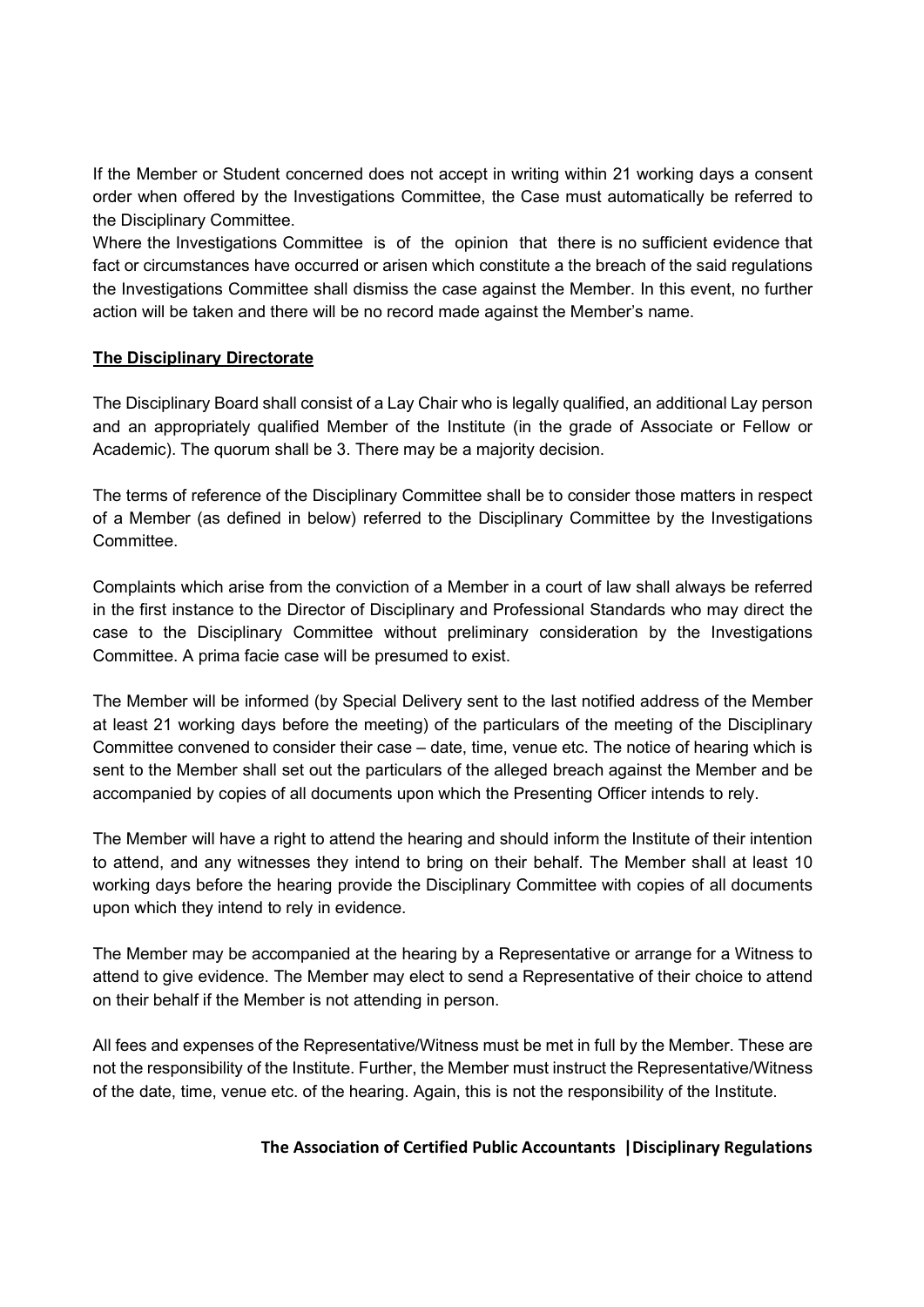The Presenting Officer may invite a Complainant and any individual who in the opinion of the Presenting Officer is an Interested Person to attend the hearing to give evidence.

Where facts relating to the particulars are in dispute, the burden of proving such facts shall rest on the Presenting Officer, and the standard of proof required is the balance of probabilities, such that the Committee considers that the facts are more likely than not to have happened.

Where a Member has been convicted of a criminal offence, a copy of the certificate of conviction, certified by a competent officer of that Court in country of residence of that member, shall be conclusive proof of the conviction. The findings of fact upon which the conviction is based shall be admissible as proof of those facts. The findings of fact set out in a final judgment of a Judge of a Court in country of residence of member shall be admissible as conclusive proof of those facts.

If the Disciplinary Committee concludes that a complaint against a Member has been upheld wholly, or in part, it shall state a finding to that effect. In the event of such a finding, it may make any one, or more, of the following orders against the Member, having regard to the case stated by the Member, and the committee's view as to the nature and seriousness of the complaint or any other circumstances, which the committee considers relevant. The orders that may be made by the Disciplinary Committee against a Member whom they agree is guilty of misconduct are that:

- a. They be admonished
- b. They be reprimanded
- c. They be severely reprimanded
- d. Not being a holder of a practising Certificate, they be deemed ineligible for the award of a practising certificate in future (or for a stated number of years)
- e. If in practice, their practising certificate be withdrawn
- f. They be suspended from Membership, with their re-instatement being subject to conditions as decided by the Disciplinary Committee
- g. They be expelled from the Institute and/or other entities of the Institute Group.

More than one sanction may be imposed, at the discretion of the committee. In deciding the appropriate sanction(s) the Disciplinary Committee may take into account previous disciplinary sanctions imposed by the Institute against the Member.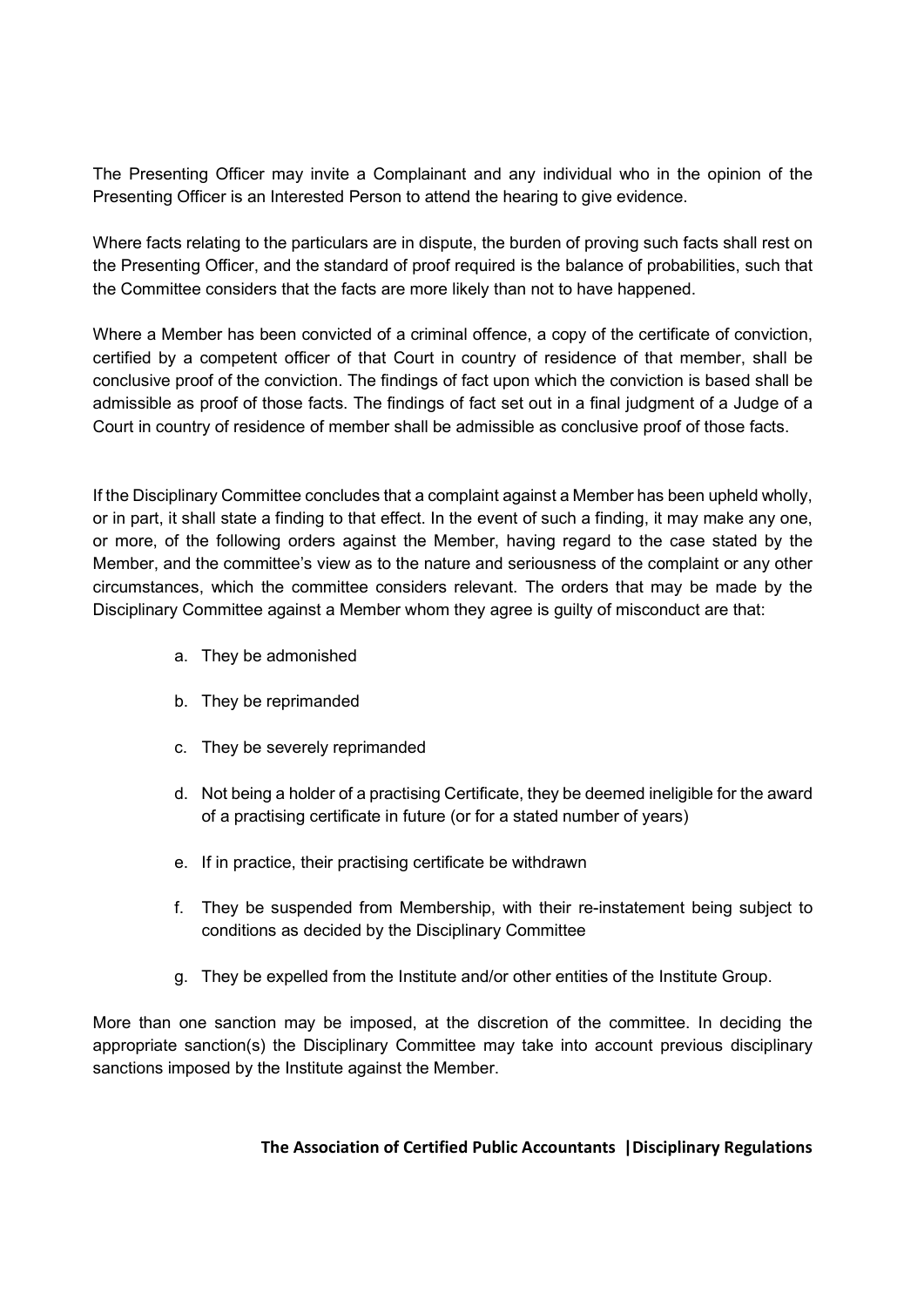A fine and/or costs may be levied on the Member by the Disciplinary Committee, in addition to any sanction imposed, if the committee believes it to be appropriate to do so. There shall be no maximum fine and additionally or instead (as the Committee decides) unlimited costs shall be recoverable. Due regard, in setting the level of fines, will be given to formal guidelines on sanctions, the severity of the case and statutory limits. All fines and costs imposed shall be payable within 30 calendar days and late payments shall be subject to interest at a reasonable rate (normally 1% over the banks base rate). An unpaid fine or costs shall be a debt enforceable before the courts by any remedy available for contract debt, and non-payment after a period of three calendar months shall cause the Member to be liable to further disciplinary action.

In considering whether to impose a fine and the amount of any fine, the Disciplinary Committee (inter alia) may consider the nature and seriousness of the breach, any other sanction and/or costs order to be made against the Member, and the personal/financial circumstances of the Member.

Where the Disciplinary Committee is of the opinion that there is no, or insufficient, evidence that facts or circumstances have occurred or arisen which constitute a breach of Regulations , the Disciplinary Committee shall dismiss the case against the Member, without requiring the Member to give evidence.

The Member will be informed in writing (by Special Delivery sent to the last notified address of the Member) within 10 working days of the decision of the Disciplinary Committee.

If the Member wishes to exercise their right to appeal, they must notify the Institute in writing, Stating the grounds for the appeal, within 21 working days of receiving the decision of the Disciplinary Committee.

Any sanctions, costs and/or fines levied against the Member will be effective from the date of the notice of communicating (by Special Delivery) the same to him/her, subject to these being postponed in the event of the right of appeal being exercised in above until that appeal has been abandoned or determined by the Appeal Committee.

The proceedings of the Disciplinary Committee are in public (subject to below). All deliberations of the Chair and Members of the committee are not in the public domain.

The Presenting Officer shall be entitled to be present at the hearing of the Disciplinary Committee, and shall be given a reasonable opportunity to present the case against the Member.

A Legal Assessor may be appointed at the discretion of the Director of Disciplinary and Professional Standards, and shall be present at the hearing of the Disciplinary Committee unless their presence is not required by the Committee The Legal Assessor will advise the Committee on any legal points which arise and all advice must be given and/or repeated in the presence of the parties in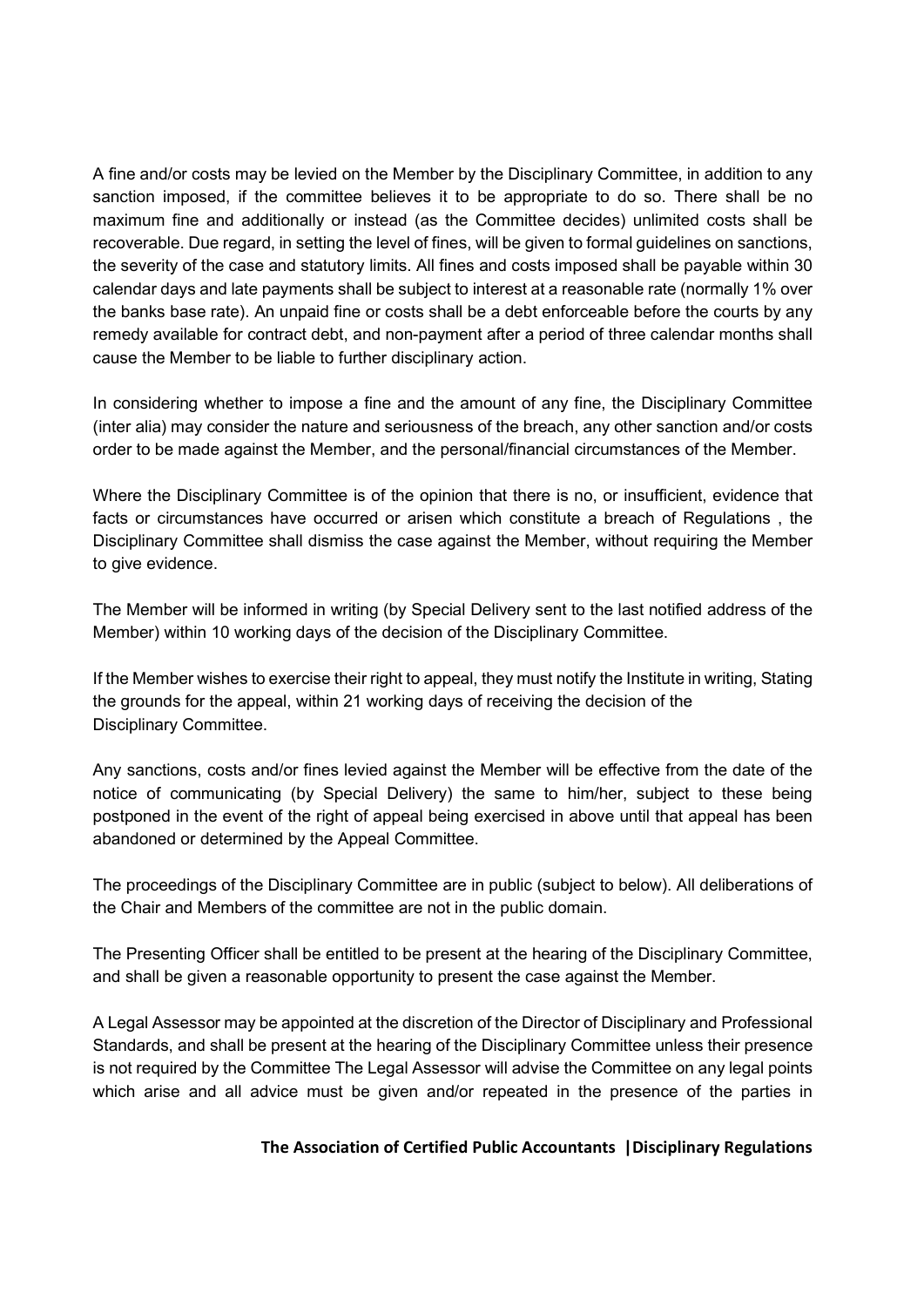attendance. The Legal Assessor does not form part of the decision making process pertaining to the outcome of the hearing.

The Disciplinary of the proceedings within the Disciplinary Committee is entirely at the discretion of the Chair.

# The Appeal Committee

The Appeal Committee shall consist of a Lay Chair who shall be legally qualified, an additional Lay Member and a suitably qualified Member of the Institute (in the grade of Associate or Fellow or Academic). The quorum shall be 3. There may be a majority decision. The grounds upon which a Member, as defined in below, may appeal are a perceived error of the application of the Disciplinary Regulations, either as to findings of fact or sanction, including costs and/or a perceived procedural irregularity.

The Member will be informed (by Special Delivery sent to the last notified address of the Member at least 21 working days before the meeting) of the particulars of the meeting of the Appeal Committee convened to consider their case – date, time, venue etc.

The Member will have the right to attend the hearing and should inform the Institute of their intention to attend, and any witnesses they are bringing on their behalf at least 10 working days before the meeting.

The Member may send a Representative of choice to attend on their behalf or elect to send such Representative in their stead. All fees and expenses of the Representative must be met in full by the Member. These are not the responsibility of the Institute. Further, the Member must instruct the Representative of the date, time, venue etc. of the hearing. Again, this is not the responsibility of the Institute.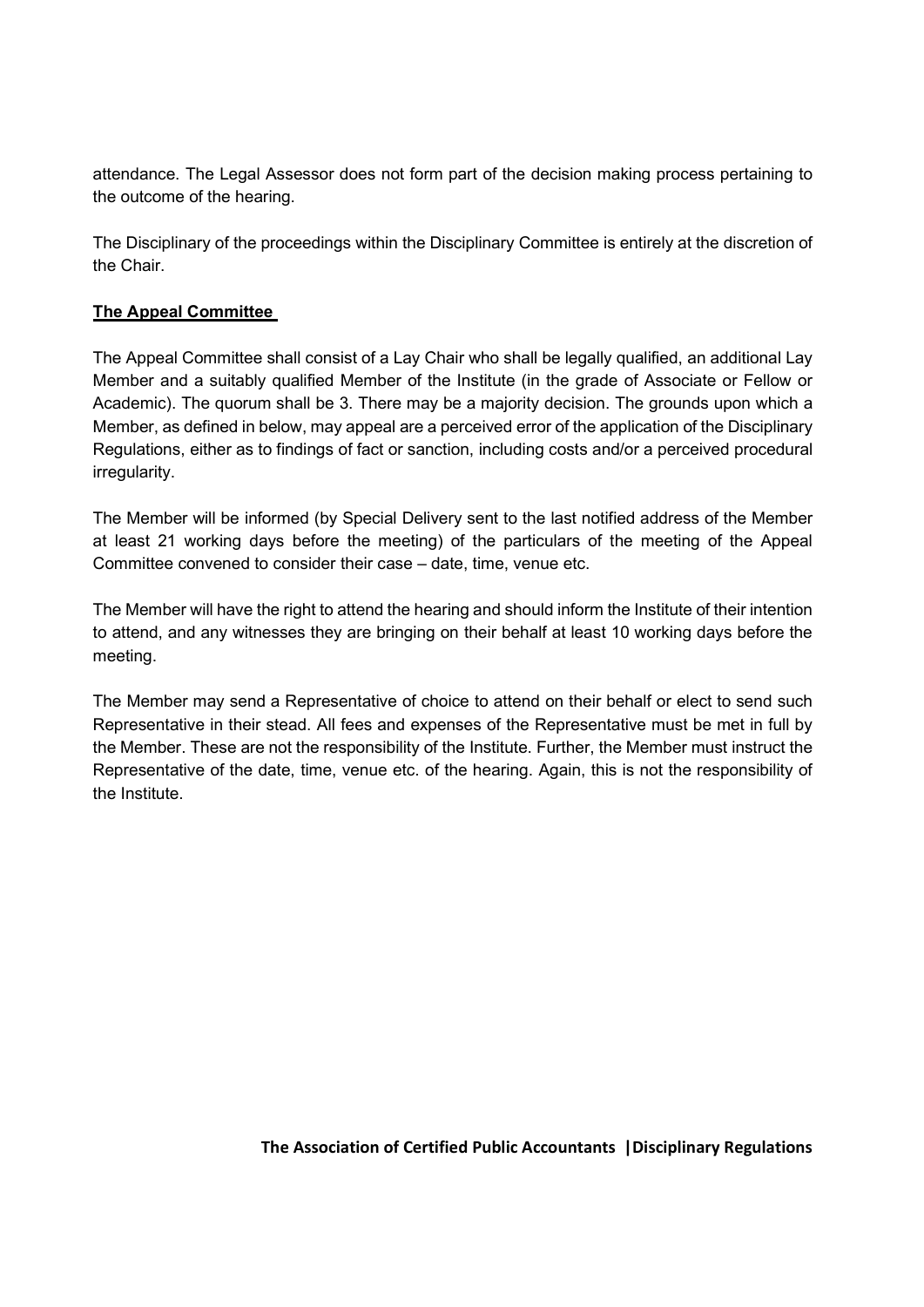The Appeal Committee may decide:

- a. to uphold the findings and sanctions of the Disciplinary Committee wholly or partly.
- b. to overturn the findings and sanctions of the Disciplinary Committee wholly or partly
- c. to uphold the findings of the Disciplinary Committee and to impose more or less severe sanctions.
- d. make an award of costs against the Member in respect of the appeal.
- e. The decision of the Appeal Committee shall be final and there shall be no further right of appeal. (There shall be no right of appeal to Central Council)
- f. The Member will be informed in writing of the decision of the Appeal Committee within 10 working days of the hearing.
- g. Any sanctions, fines and/or costs made against the Member will be effective from the date of the notice communicating (by Special Delivery) the same to him/her.
- h. A fine and/or costs may be levied on the Member by the Appeal Committee, in addition to any sanction imposed, if the committee believes it to be appropriate to do there shall be no maximum fine and additionally or instead (as the Committee decides) unlimited costs in respect of the appeal shall be recoverable. Due regard, in setting the level of fines, will be given to formal guidelines on sanctions, the severity of the case and statutory limits. All fines and costs imposed shall be payable within 30 calendar days and late payments shall be subject to interest at a reasonable rate (normally 1% over the banks base rate). An unpaid fine or costs shall be a debt enforceable before the courts by any remedy available for contract debt, and non-payment after a period of three months shall cause the Member to be liable to further disciplinary action.

The proceedings of the Appeal Committee are in public (subject to below). All deliberations of the Chair and Members of the Committee are not in the public domain.

The Presenting Officer shall be entitled to be present at the hearing of the Appeal Committee and shall be given a reasonable opportunity to present the case against the Member.

The appeal is considered as a complete re-hearing. The standard of proof is the balance of probabilities, with the onus of proving the allegations resting on the Institute.

A Legal Assessor may be appointed at the discretion of the Director of Disciplinary and Professional Standards, and shall be present at the hearing of the Appeal Committee unless their presence is not required by the Committee. The Legal Assessor will advise the Committee on any legal points which arise and all advice must be given and/or repeated in the presence of the parties in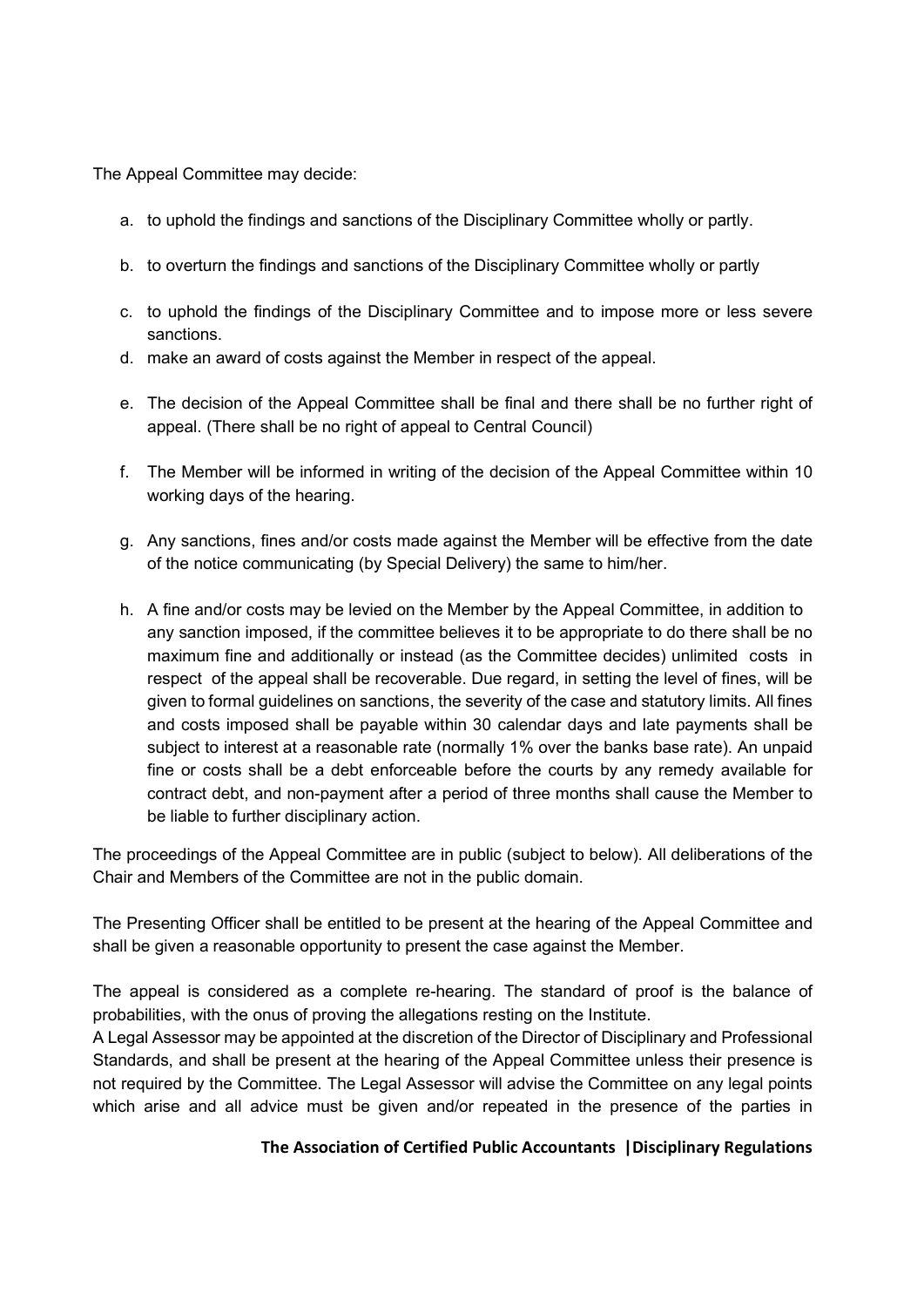attendance. The Legal Assessor does not form part of the decision making process pertaining to the outcome of the hearing. The Legal Assessor must not have been the Legal Assessor for the Disciplinary Committee in the same case.

The Disciplinary of the proceedings within the Appeal Committee is entirely at the discretion of the Chair.

# Attendance of the Director of Disciplinary and Professional Standards

The Director of Disciplinary and Professional Standards has a right to attend all meetings of the Disciplinary Committees – including the committee deliberations and the hearing itself – as an observer only, taking no part in any discussions or proceedings. The Director is not a Member of any Disciplinary committee.

# Member's Duty to Co-operate with Investigations and Hearings of Disciplinary Committees

Any Member or Student requested to do so shall provide their full and prompt co-operation to the Presenting Officer of the Institute (or any person acting on behalf of the Presenting Officer) and any Disciplinary Committee in connection with an investigation or committee hearing involving the Member or Student. Failure to co-operate shall constitute a breach of these Regulations and may render the Member or Student liable to disciplinary action.

# **Publicity**

The outline details of decisions against named Members or Students made at the Disciplinary Committee hearings (provided that after a Disciplinary Committee meeting an appeal has not been made within the requisite time) and the Appeal Committee hearings shall be published in the Institute's magazine and on the Institute's website.

# Register

A permanent register shall be kept of all proceedings and outcomes of disciplinary cases.

# Minutes

Minutes shall be kept of the proceedings of the Disciplinary Committees including the names of those present and the decisions reached.

# Liability of Member for subscriptions owed following disciplinary action

A person who shall have ceased to be a Member or Student by virtue of disciplinary action shall be liable for all subscriptions or other sums due from him/her to the Institute at the date of cessation of their Membership. A Member cannot resign from the Institute whilst Disciplinary proceedings are continuing.

General Note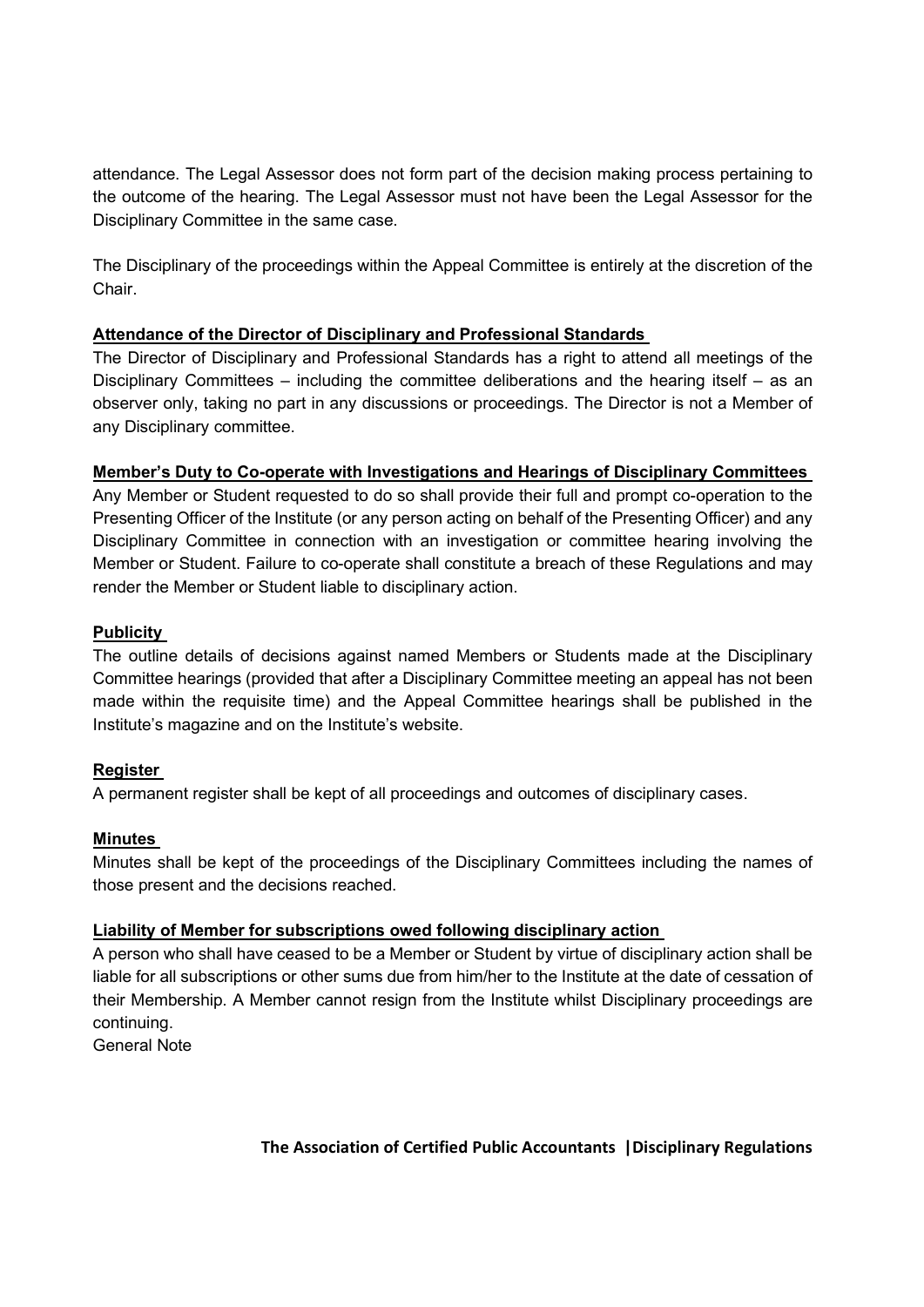These Regulations should be read in conjunction with the Institute Regulations and Articles of Association.

Fees disputes will not be dealt with through the disciplinary process.

There is no provision in the Disciplinary Regulations or the Institute Regulations to order compensation of any kind or costs to the Complainant or any Interested Party.

There is no provision for the Complainant or any Interested Party to make an appeal against the outcome of a Disciplinary committee.

These Regulations apply to all complaints received after 31<sup>st</sup> July 2021.

#### Definitions and Interpretations

In these Regulations, unless the context or the Regulations otherwise require, the following expressions shall have the following meanings:

"Regulations" means the Regulations of the Institute as amended from time to time; Includes Memorandum and Articles

"Complainant" means a person(s) making a bona fide complaint against a Member (as defined) that is not in relation to a fees dispute. For the avoidance of doubt, the Complainant is not a Party to the Proceedings;

"Central Council" means the Independent Members Committee of the Institute constituted as per articles of the association

"Costs Order" means an award of costs to be paid by the Member so as wholly or partly to reimburse the Institute such reasonable costs and expenses as are incurred in connection with the investigation and determination of the disciplinary action including any appeal;

"Director" unless otherwise stated, shall, for the avoidance of doubt, mean the Director of Disciplinary and Professional Standards of the Institute.

"Entry on Record" means an entry placed on the Membership record of the Member for a period not exceeding two years that no further action will be taken under the disciplinary scheme in respect of a matter, unless further bona fide complaints or allegations, regarding the Member are received within the specified period, in which case the original matter may be reconsidered alongside any new matter and taken into account by a Disciplinary Committee in deciding what if any sanction to impose on the Member;